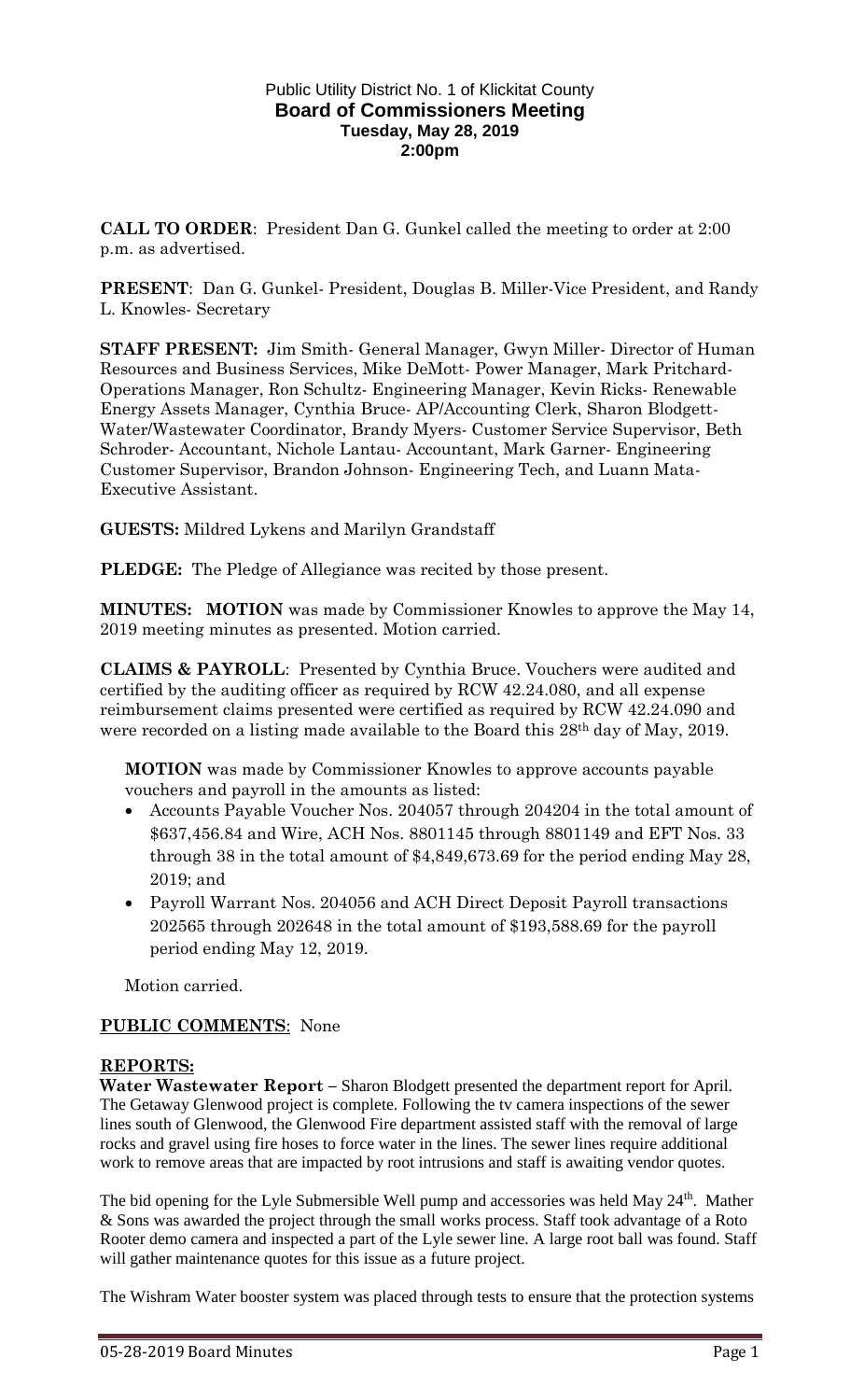will not allow it to run when it is not primed. Some tweaks were made to improve the reliability of the system and the boosters are operating now. The new VPN connection worked well.

**Operations Report** – Mark Pritchard presented the department report for April. Our outage hours are still down year to date from last year. There were two outages in April. The first was a failed arrestor that was then replaced, the second was on the Harvest Wind 230kV line. After additional research using a drone to take aerial pictures, it was determined that bird streamers leading to a flashover of the 230 kV insulators were the likely cause of the outage. Staff is evaluating solutions to prevent future issues on the 230 line. Customer work is increasing, we have begun work to complete the upgrades required at the Dallesport Industrial area to accommodate the new 10 MW customer, and the crew will begin work on the Hill Road transmission upgrades. The tree fallers have removed approximately 500 trees so far this year. They have been put on hold for now to allow staff to complete customer work. When they return they will be working to fall dead trees on the Status feed. Asplundh has completed their work; John and Roger's inspection will determine if they have completed their contract. The state auction items are available for bid. Safety Standards will be evaluating the safety awards program and the safety focus for the month was heat stress, dog bite, arch flash and personal protective equipment.

Brandon Johnson walked the board through pictures obtained by drones in finding the cause of the 230 kV line fault this month. As we could not find the cause of the fault, we hired a company to fly a drone over a few of the structures that were in the area that our protection relays projected the fault to be. That evaluation identified bird perch locations and equipment fouling from bird droppings that was not identifiable from the ground. We are evaluating options to protect insulators from this fouling. Installing devices to not allow birds to perch is usually not effective as they just move to the next structure. We are continuing to evaluate development of a drone program due to the cost of having this service performed. We feel this would be a cost effective, highly useful tool for use in the future.

**Engineering Report** – Ron Schultz presented the department report for April. Discussions continue with Bonneville Power Administration over moving their 115 kV to 69 kV Goldendale substation into our EE Clouse substation. Turlock will be moving their local wind project away from BPA as their balancing authority, and we will be working with them in the required metering changes. BPA is apparently planning a Rock Creek substation outage in September. We do not have any specific information on this outage yet.

We have a meeting scheduled to discuss the Invenergy's EE Clouse to Linden interconnection. If this project moves forward, it will require a Transmission Interconnection Agreement and a 230 kV interconnection. We have completed a portion of our WECC testing. Our plan is to complete the Harvest testing during the Rock Creek outage, by doing so it should have minimal impact to customers. We are planning a Bingen substation outage to complete the load transfer. The buss work is now complete, but we will replace the regulator during this outage. Ron stated he met with ECI last week to evaluate the Goldendale substation transformer swap. The transformer will require the radiator installation and testing. There is preparation work required for this project.

Commissioner Knowles requested an update on the Condit line acquisition. Pacific Power has said that they have been evaluating their need for this line as BPA has recently completed system studies in this area. We have reached out to Laura Raypush with PacifiCorp by email again last week to discuss this project. To date she has not responded to that inquiry.

**Financial Report-** Mike Demott and Nichole Lantau presented the financial update for March. They provided the first draft of a financial report that is similar to the documents the board has become accustomed to reviewing. The report will be complete for the April monthly reports during the next presentation in June.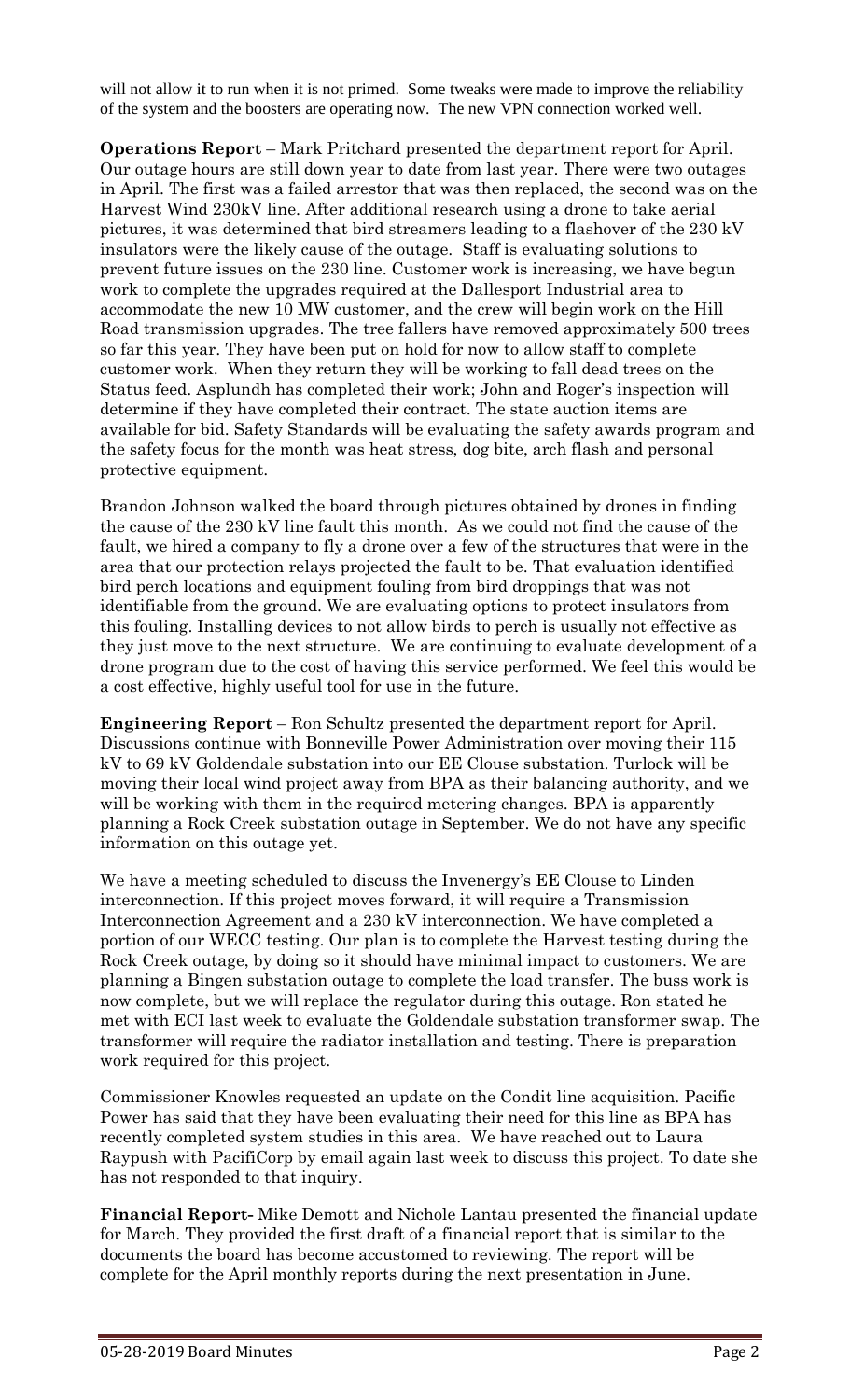**COMMISSIONER DAN GUNKEL –** Commissioner Gunkel did not have a report at this time.

**COMMISSIONER DOUGLAS MILLER -** Commissioner Miller stated that he spent some time with Mike DeMott reviewing the financial reporting. He felt this was a very valuable session and suggested that this type of training be provided to new personnel and commissioners. He also requested that staff follow up with the Department of Natural Resources to pursue reducing payments made for the lease of property for the water well that serves the community of Bickleton.

**COMMISSIONER RANDY KNOWLES** – Commissioner Knowles will attend the Public Utility Risk Management meeting June 5th and 6th. He will provide an update at the next meeting.

# **GENERAL MANAGER –** The complete report can be found at:

[htp://www.klickitatpud.com/topicalMenu/commissioners/GM\\_Reports.aspx](http://www.klickitatpud.com/topicalMenu/commissioners/GM_Reports.aspx) In addition to the written report, Jim Smith presented the following information:

- Dallesport Large Load The contracts are signed for the 10MW project in Dallesport. This project will comprise of 20% of our average load once it is operational. The contracts include the carbon liability pass through language previously discussed. We will continue to monitor other liability factors that come from the new regulations.
- Dave Warren- Jim asked the board to consider keeping Dave Warren engaged another year to assist our efforts in the rule making requirements coming from the multiple bills that passed this past legislative session.
- Bill 5116- Clean Energy- Staff will focus on aligning our strategic plan to be in a positive place when the rules for this bill are implemented. As you know, there are low-income requirements included within the language of the bill. Brandy will follow this bill to see if any of our current programs would fall under these regulations.
- Net metering Anita Clever has received calls from three local solar installers. They have inquired about KPUD changing our infrastructure fee based upon new regulations. Our statement has been that we anticipate no changes at this time.

# **AGENDA ITEMS:**

- A. POLICY 7- CREDIT SALES COLLECTIONS REVIEW: **Motion** was made by Commissioner Knowles to accept the proposed changes to Policy 7 as presented. Motion carried.
- B. POLICY 28- RESIDENTIAL CUSTOMER DAMAGE CLAIMS REVIEW: **Motion** was made by Commissioner Knowles to rescind existing Policy 28 and address customer damage claims by implementing RCW 4.96.020 compliant damage claim form and process document. Motion carried.
- C. PREQUALIFICATION OF PROFESSIONAL SERVICES CONSULTANTS: **Motion** was made by Commissioner Knowles to approve the addition of Crosstrails Engineering and agree to add them to the Professional Services Roster for the 2019 period. Motion carried.
- D. RESOLUTION 1775-APPOINTMENT OF AGENT OF RECORD TO RECEIVE CLAIMS: **Motion** was made by Commissioner Miller to accept the addition of Gwyn Miller as an Alternate Agent of Record for Klickitat PUD. Motion carried.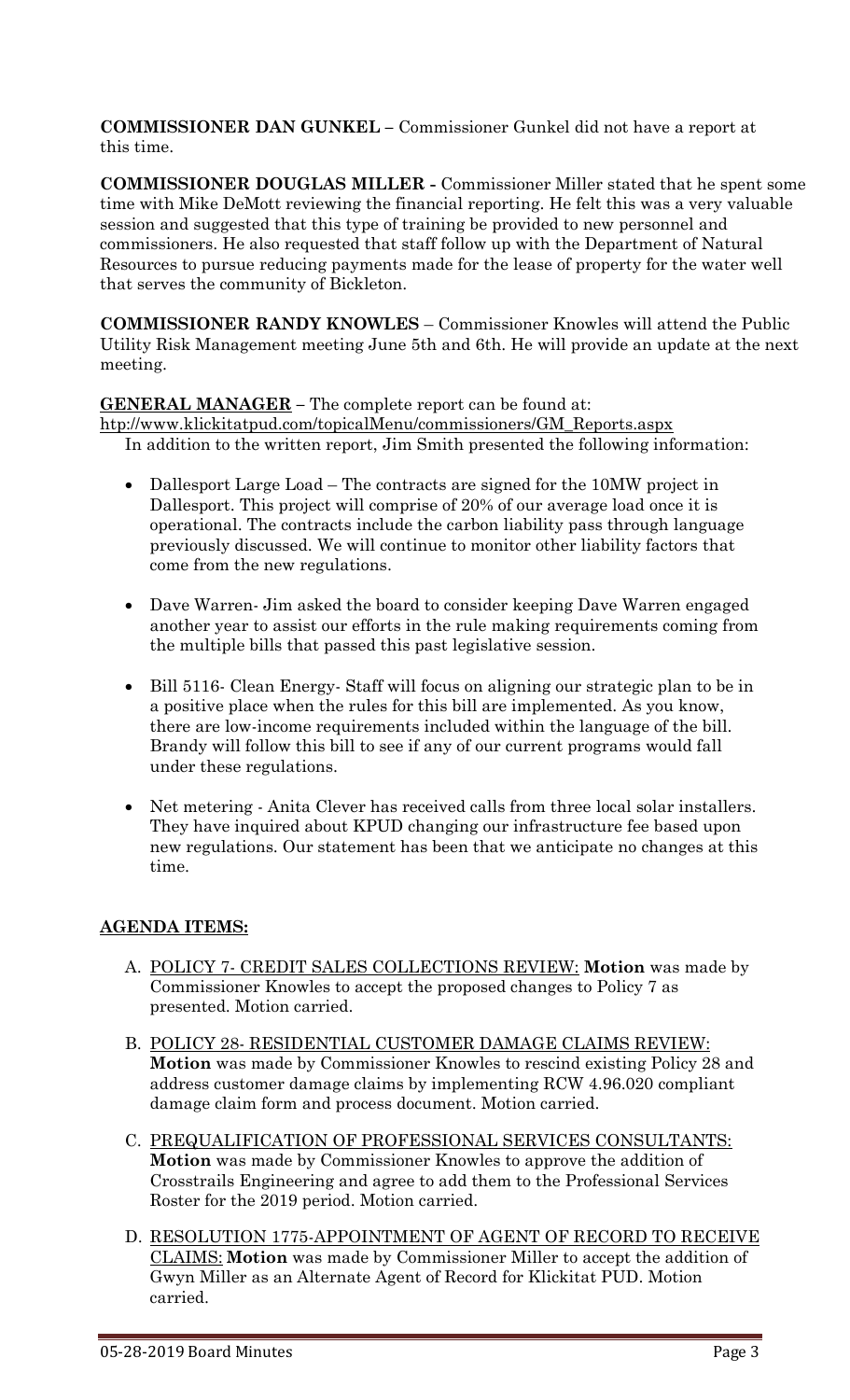E. WATER/WASTEWATER RATE HEARING 3:00 p.m.: Commissioner Gunkel opened the Public hearing at 3:00 p.m. Mildred Lykens and Marilyn Grandstaff attended the rate hearing as representatives of the Lyle community. Jim summarized the actions staff completed in notifying the communities prior to the hearing. He stated that we met with community councils in Dallesport, Ponderosa, Klickitat, Bickleton and Rimrock. We received a request from Glenwood to send a letter with the information. We didn't receive any response from Lyle's community council so we sent the customers in that community a letter as well. Roosevelt and Wishram customers received letters consistent with past years. All of the systems are operating in the black. The rate increases proposed are between 3% and 5%. Ponderosa requested that we apply a 5% increase to their rates to build up reserves for impending projects. The Rimrock community also asked for a \$10 a month increase to build up their reserve funds. The 2019 rate adjustment for Rimrock is proposed as a base fee increase only.

Jim noted that as the guests are from Lyle, the Lyle system is showing a 5% increase. While the Lyle water system is forecast to have over \$250,000 in the bank at the end of this year, there are a lot of old steel pipes that have had leaking problems in the past that we are concerned may require replacement in the near future. If replacements are required, the cost of these repairs could easily exceed the \$250,000 the system has available at this time. That would leave the system with no money in the bank. We are planning to complete work over the next two years to determine how big this risk is and if no work is required, we will adjust the rates accordingly. It is staff's opinion that some work will be required. Work on the second well is going smoothly, Jim also stated that the Lyle water system received \$370,000 in grants and from the County and KPUD's Landfill Infrastructure fund and this is why the bank account reserves exist.

The Dallesport system is subject to their normal increase that the County applied to the system. Cliff's water shows a 3% increase.

Mildred Lykens addressed the board requesting clarification on the wording within the letter of the 2019 5% increase and future increases. The proposed rate increase of 5% is for 2019 only. We will present all future rate changes, if any, through the same hearing process. After reviewing the impending system maintenance items Ms. Lykens understood the process. Hearing no additional questions, Commissioner Gunkel closed the hearing at 3:14 p.m.

- F. RESOLUTION 1774- ADOPTION OF WATER AND WASTEWATER SYSTEM RATES 2019: **Motion** was made by Commissioner Miller to accept the proposed Water and Wastewater rates as presented. Motion carried.
- G. <u>EXECUTIVE SESSION: Review of Performance of a Public Employee (1)(g)</u> President Gunkel called for an Executive Session at 4:25 p.m. per RCW 42.30.110 (1)(g) noting that the session would last for 1 hour, for the purpose of discussing the General Manager's evaluation. The session ended at 5:25 p.m. No action was taken, although Mr. Smith will implement the goals set by the Board.

**RCW 42.30.110 – Executive Session.***(1) Nothing contained in this chapter may be construed to prevent a governing body from holding an executive session during a regular or special meeting:*

**Adjourned** – There being no further business, the meeting adjourned at 5:27 p.m.

/S/ Dan G. Gunkel, President